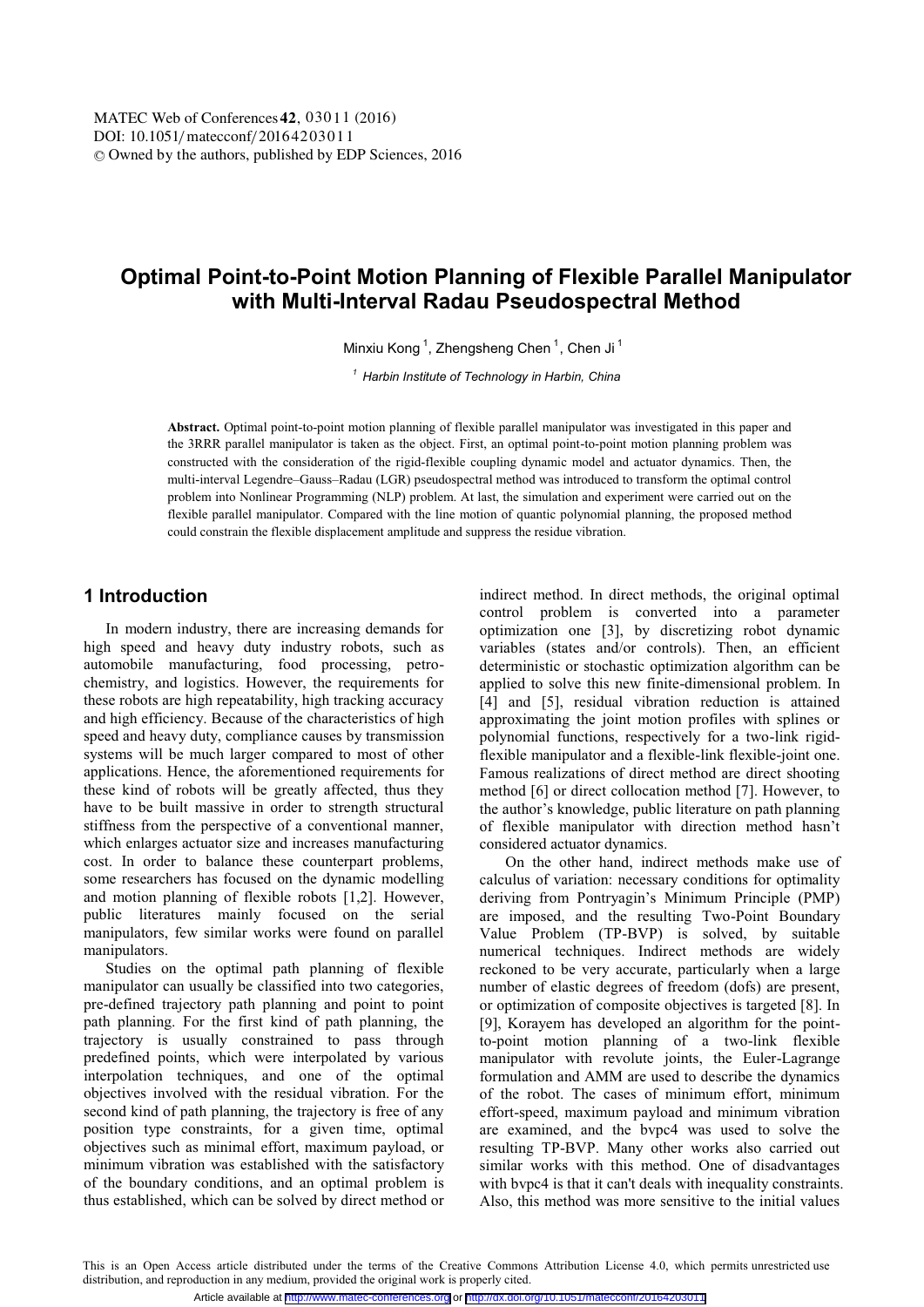of variables. However, dynamic model of parallel manipulators is quite complex for the closed kinematic chains, it's impossible to do inversion operation and derivative operation of the symbol inertial matrix, even for planar parallel manipulators with more than 2 dofs, so PMP was not applicable to flexible parallel manipulators for derivative operation of state functions.

In order to constraint the amplitude of elastic displacement and suppress residue vibrations of moving platform and make full use of motors' potentials, point to point optimal path planning of a 3RRR flexible parallel manipulator was investigated. The multi-segmented LGR pseudospectral method was introduced to transform the optimal control problem to NLP. At last, simulation and experiment studies were carried out to validate the proposed method.

### **2 Dynamic modelling**

The 3-RRR parallel manipulator presented in this paper is shown in Figure 1 and Figure 2. It consists of three symmetric sub-closed chains, each comprises of three consecutive revolute joint (R). Each actuation revolute joint is driven at *Oi* by a AC synchronized motor,  $i = 1, 2, 3$ .  $O_1O_2O_3$  forms a regular triangular shape with R as side length. The moving platform is of a regular triangular shape, and is connected to intermediate links at distal end *Bi* , while proximal end of the intermediate links are connected with actuation links at  $A_i$ ,  $i = 1, 2, 3$ . It's noted that the length of all links is  $I_1$ , and side length of moving platform is *h*. The coordinates of the parallel manipulator is defined in the undeformed state of the links, as shown in Figure 1,  $O - XY$  and  $G - x_G y_G$  coordinate frames are attached to the base and moving platform with *O* and *G* as the origins respectively. Generalized coordinates for the dynamic model of the planar parallel manipulator are shown in Figure 2. Position and orientation of the moving platform with respect to the reference frame  $O - XY$  is defined as,

$$
\mathbf{\eta} = \begin{bmatrix} x & y & \phi \end{bmatrix}^{\mathrm{T}} \tag{1}
$$

Where  $(x, y)$  and  $\phi$  referred to position and orientation, respectively.



**Figure 1.** Structure of the 3RRR parallel manipulator

In our previous work, we found that the flexibility of the passive links can be neglected, and only flexibility of active links were accounted in this paper, an can be expressed as,

$$
\delta_i = \sum_{k=1}^n \alpha_i^k m_i^k, i = 1, 2, 3
$$
 (2)

Where  $\alpha_i^k$  and  $m_i^k$  is shape function and curvature of the *k*th discretized point in the *i*th active link. *n* is number of discretized points of the *i*th active link, and *n* is chosen to be 1 in this paper. According to  $[10]$ , when neglected the flexibility of passive links and added the motor and reducer model, the dynamic model of the 3RRR can be expressed as,

$$
\begin{bmatrix} \mathbf{M}_{11} & \mathbf{M}_{12} \\ \mathbf{M}_{12}^{\mathrm{T}} & \mathbf{M}_{22} \end{bmatrix} \begin{bmatrix} \ddot{\mathbf{\eta}} \\ \ddot{\mathbf{m}} \end{bmatrix} + \begin{bmatrix} \mathbf{0} & \mathbf{0} \\ \mathbf{0} & \mathbf{K} \end{bmatrix} \begin{bmatrix} \mathbf{\eta} \\ \mathbf{m} \end{bmatrix} + \begin{bmatrix} \mathbf{f}_1 \\ \mathbf{f}_2 \end{bmatrix} = \begin{bmatrix} \mathbf{J}_{p\theta}^{\mathrm{T}} \\ \mathbf{0} \end{bmatrix}
$$
 (3)

Where  $\mathbf{M}_{11} = \mathbf{M}_{11} + \left( I_m + I_g \right) i_g^2 \mathbf{J}_{p\theta}^T \mathbf{J}_{p\theta}$ , and  $\mathbf{M}_{11}$  is the derived inertial matrix in [14].  $f_1 = f_1' + (\mathcal{J}_m + \mathcal{J}_g) i_g^2 J_{\rho\theta}^T \dot{\mathbf{J}}_{\rho\theta} \dot{\mathbf{\eta}}$ , and  $f_1'$  is the derived coriolis force and centrifugal force in [14].  $I_m$  and  $I_c$  is rotational inertial of motor and reducers,  $i_g$  is the reducer ratio,  $\mathbf{J}_{p\theta}$  is the mapping matrix between velocity of the moving platform and angle velocity of active links.  $\mathbf{K} = \text{diag}([k_s, k_s, k_s])$  is the stiffness matrix, and  $\tau$  is the output torque of the reducer.



**Figure 2.** Coordinate frame of the 3RRR parallel manipulator

## **3 Point-to-point trajectory optimization**

The point-to-point motion planning problem can be described as the motion of high-speed parallel manipulator from the initial configuration  $q_0$  to the final configuration  $\mathbf{q}_f$ , with  $t_0$  and  $t_f$  as the starting and final time. The initial and final configuration can be expressed as,

$$
\begin{cases}\n\mathbf{q}_0 = \begin{bmatrix}\n\mathbf{n}_0 & \mathbf{m}_0\n\end{bmatrix}^T, \dot{\mathbf{q}}_0 = \begin{bmatrix}\n\dot{\mathbf{n}}_0 & \dot{\mathbf{m}}_0\n\end{bmatrix}^T \\
\mathbf{q}_f = \begin{bmatrix}\n\mathbf{n}_f & \mathbf{m}_f\n\end{bmatrix}^T, \dot{\mathbf{q}}_f = \begin{bmatrix}\n\dot{\mathbf{n}}_f & \dot{\mathbf{m}}_f\n\end{bmatrix}^T\n\end{cases} (4)
$$

Where  $\eta_0$  and  $\mathbf{m}_0$  is the initial state and curvatures,  $\mathbf{\eta}_f$  and  $\mathbf{m}_f$  is the final state and curvatures. While a dot means differentiation.

The optimization of motion planning lies in the utilization of the motors, the relationship between speed and torque of BECKHOFF motors was shown in Figure 3, where  $\tau_{m,peak}$  and  $\tau_s$  represents peak torque stall torque,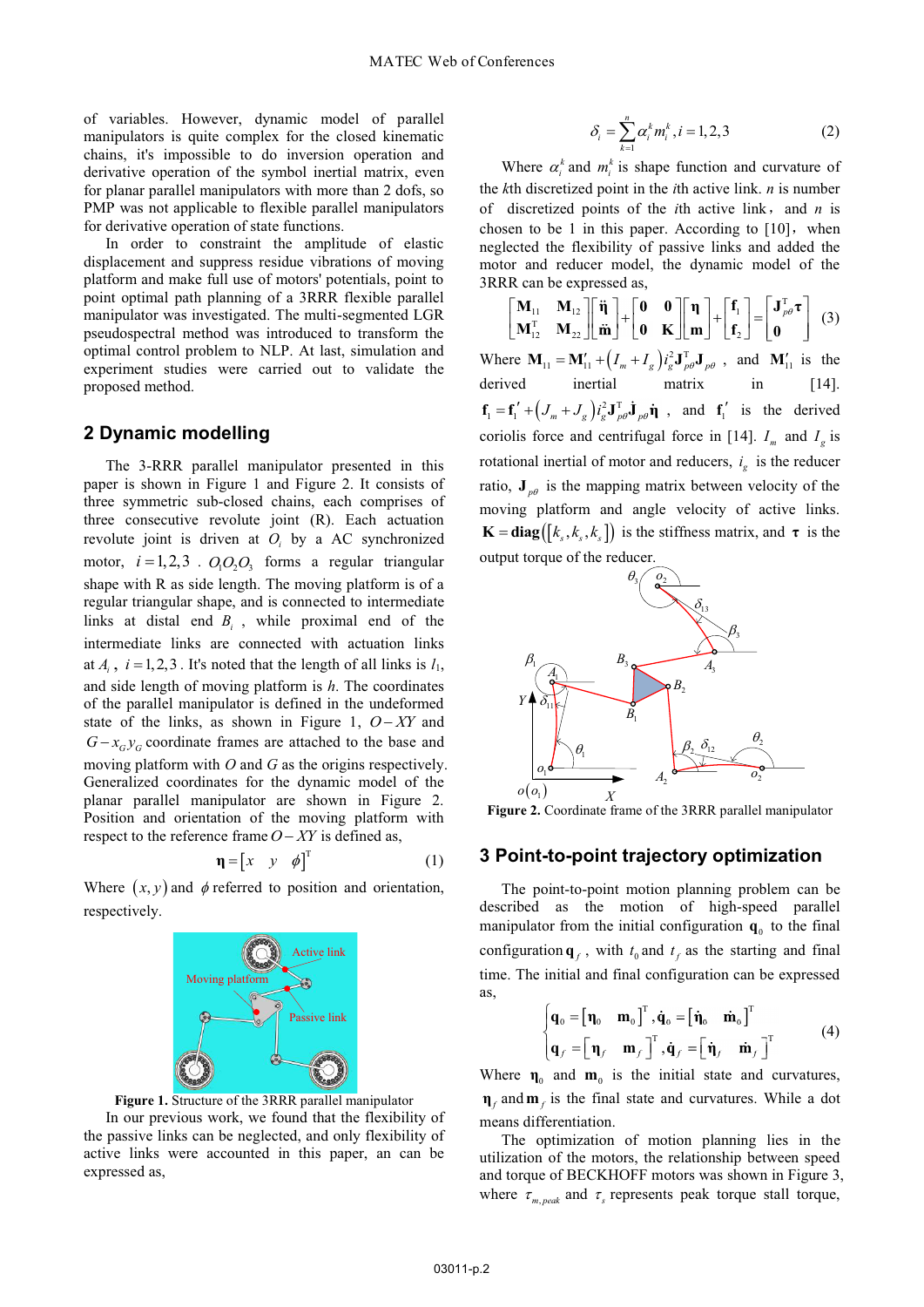$\tau_{m}$  and  $\tau_{m,raded}$  represents rated torque and nominal rated torque, while  $n_{\text{m rated}}$  and  $n_{\text{m needs}}$  represents rated speed and peak speed , respectively. The peak torque can be expressed as,

$$
\tau_{m_{\text{max}}} = \begin{cases} \tau_{m,peak} & (n \le n_0) \\ \tau_{m,peak} - \gamma_0 (n - n_0) & (n > n_0) \end{cases}
$$
(5)

The rapid change of torque would induce vibration to the links, to guarantee smoothness of the torque, the torque rate was introduced, and the torque was thus treated as state variables,

$$
\begin{cases} \dot{\boldsymbol{\tau}} = i_g \mathbf{u} \\ -i_g \tau_{m_{\text{max}}} \leq \boldsymbol{\tau} \leq i_g \tau_{m_{\text{max}}} \\ -\overline{\mathbf{u}} \leq \mathbf{u} \leq \overline{\mathbf{u}} \end{cases}
$$
(6)

Where **u** and **u** represents torque rate and its maximum.

According to equation (3) and equation (6), the state variables are defined as,

$$
\begin{cases} \dot{\boldsymbol{\tau}} = \mathbf{u}, \mathbf{y}_1 = \mathbf{q}, \mathbf{y}_2 = \dot{\mathbf{q}} \\ \mathbf{y} = \begin{bmatrix} \mathbf{y}_\tau & \mathbf{y}_1 & \mathbf{y}_2 \end{bmatrix}^T \end{cases}
$$
(7)

The state function can thus be expressed as,  $\sim$ 

$$
\begin{cases}\n\dot{\mathbf{y}}_{\tau} = i_g \mathbf{u} \\
\dot{\mathbf{y}}_1 = \mathbf{y}_2\n\end{cases} \Rightarrow \dot{\mathbf{y}} = \mathbf{F}_1(\mathbf{y}, \mathbf{u}) \quad (8)
$$
\n
$$
\dot{\mathbf{y}}_2 = -\mathbf{M}^{-1} \mathbf{K} \mathbf{y}_1 - \mathbf{M}^{-1} \mathbf{f} - \mathbf{M}^{-1} \mathbf{J} \tau
$$

Also, the operation speed of each actuator should be within the limit of the required peak speed,

$$
-n_{\text{m, peak}} \times 2\pi / 60 / i_{g} \leq \dot{\theta} \leq n_{\text{m, peak}} \times 2\pi / 60 / i_{g} \qquad (9)
$$
\n
$$
\downarrow
$$
\n
$$
\downarrow
$$
\n
$$
\downarrow
$$
\n
$$
\downarrow
$$
\n
$$
\downarrow
$$
\n
$$
\downarrow
$$
\n
$$
\downarrow
$$
\n
$$
\downarrow
$$
\n
$$
\downarrow
$$
\n
$$
\downarrow
$$
\n
$$
\downarrow
$$
\n
$$
\downarrow
$$
\n
$$
\downarrow
$$
\n
$$
\downarrow
$$
\n
$$
\downarrow
$$
\n
$$
\downarrow
$$
\n
$$
\downarrow
$$
\n
$$
\downarrow
$$
\n
$$
\downarrow
$$
\n
$$
\downarrow
$$
\n
$$
\downarrow
$$
\n
$$
\downarrow
$$
\n
$$
\downarrow
$$
\n
$$
\downarrow
$$
\n
$$
\downarrow
$$
\n
$$
\downarrow
$$
\n
$$
\downarrow
$$
\n
$$
\downarrow
$$
\n
$$
\downarrow
$$
\n
$$
\downarrow
$$
\n
$$
\downarrow
$$
\n
$$
\downarrow
$$
\n
$$
\downarrow
$$
\n
$$
\downarrow
$$
\n
$$
\downarrow
$$
\n
$$
\downarrow
$$
\n
$$
\downarrow
$$
\n
$$
\downarrow
$$
\n
$$
\downarrow
$$
\n
$$
\downarrow
$$
\n
$$
\downarrow
$$
\n
$$
\downarrow
$$
\n
$$
\downarrow
$$
\n
$$
\downarrow
$$
\n
$$
\downarrow
$$
\n
$$
\downarrow
$$
\n
$$
\downarrow
$$
\n
$$
\downarrow
$$
\n
$$
\downarrow
$$
\n
$$
\downarrow
$$
\n
$$
\downarrow
$$
\n
$$
\downarrow
$$
\n
$$
\downarrow
$$
\n
$$
\downarrow
$$
\n
$$
\downarrow
$$
\n
$$
\downarrow
$$
\n
$$
\downarrow
$$
\n
$$
\
$$



In high-speed motion, the stress of mechanical structure enduring will be quite high, so the maximum stress should be less than the allowed value,

$$
\frac{Et_{l}}{2}\max(|\mathbf{m}|)\leq[\sigma]
$$
 (10)

To satisfy the motion accuracy, the elastic displacement induced by deformation and vibration of links should be constrained,

$$
|\Delta \mathbf{\eta}| \le \Delta \tag{11}
$$

The problems may be how the moving platform moves from the initial configuration to the final configuration, which could concern with the final time  $t_f$ fixed or free, performance of the parallel manipulator at starting or final time, energy cost during the process, and so on. An optimization objective related to the aforementioned issues should be given, and can be expressed as,

$$
J_p = \Phi_1(\mathbf{y}(t_0), t_0, \mathbf{y}(t_f), t_f) + \int_{t_0}^{t_f} \Phi_2(\mathbf{y}, \dot{\mathbf{y}}, \mathbf{u}, t) dt
$$
 (12)

#### **4 LGR pseudospectral method**

Pseudospectral methods are a class of direct collocation method, where the optimal control problem is transcribed to a nonlinear programming problem (NLP) by parameterizing the state using global polynomials and collocating the differential-algebraic equations using nodes obtained from a Gaussian quadrature. For Legendre polynomials, the three most commonly used sets of collocation points are Legendre-Gauss (LG), Legendre-Gauss-Radau (LGR), and Legendre-Gauss-Lobatto (LGL) points. The main differences between the three pseudospectral methods are the number of boundary points in the collocation points. In LGL, initial and final points are both included, in LGR, one of the initial and final point is included, while in LG, none of the boundary points is included. In this paper, the LGR is adopted. The Legendre polynomial with *N*th order is expressed as,

$$
P_N = \frac{1}{2^N N!} \frac{d^N}{dx^N} \left( \tau^2 - 1 \right)^N \qquad \quad \left( -1 \le \tau \le 1 \right) \quad (13)
$$

The Gauss integral points in LGR are the roots of  $P_N + P_{N-1} = 0$ . From the above equation, the number of roots in Legendre polynomial with *N*th order is *N*. The initial boundary  $\tau_1 = -1$  is included in the roots, but in the motion planning of robotics with flexible links, the final boundary points is usually given, which will be included with the *N* LGR points in the approximation of the states.

The period of the point-to-point motion was divided into  $K_1$  intervals, the time points are  $t_0 < t_1 < t_2 <$ ...  $lt k_{K_1} = t_f$ . For arbitrary interval *k* in  $K_1$ , the time  $t \in [t_{k-1}, t_k]$  can be expressed as,

$$
t = \frac{t_k + t_{k-1}}{2} + \frac{t_k - t_{k-1}}{2} \tau, \tau \in [-1, 1]
$$
 (14)

The approximation of state variables can be written as,

$$
\mathbf{y}^{(k)}(\tau) = \sum_{i=1}^{N_k+1} L_i^{(k)}(\tau) \mathbf{Y}^{(k)}(\tau_i) = \sum_{i=1}^{N_k+1} L_i^{(k)} \mathbf{Y}_i^{(k)} \qquad (15)
$$

Where  $N_k$  is number of Gauss integral points in LGR,  $Y_i^{(k)}$  represents state variables in interval k at the integral point  $\tau_i$ .  $L_i^{(k)}$  is Lagrange interpolation polynomial, and can be expressed as,

$$
L_i^{(k)} = \prod_{j=1, i \neq j, \tau_i - \tau_j}^{N_k + 1} \tau - \tau_j \tag{16}
$$

Differentiate (15) with respect to time, derivatives of state variables can be written as,

$$
\dot{\mathbf{y}}^{(k)}(\tau) = \sum_{i=1}^{N_k+1} \dot{L}_i^{(k)}(\tau) \mathbf{Y}^{(k)}(\tau_i) = \sum_{i=1}^{N_k+1} \dot{L}_i^{(k)} \mathbf{Y}_i^{(k)} \qquad (17)
$$

In LGR pseudospectral method, the constraints of state equation should be satisfied in  $N_k$  integral points,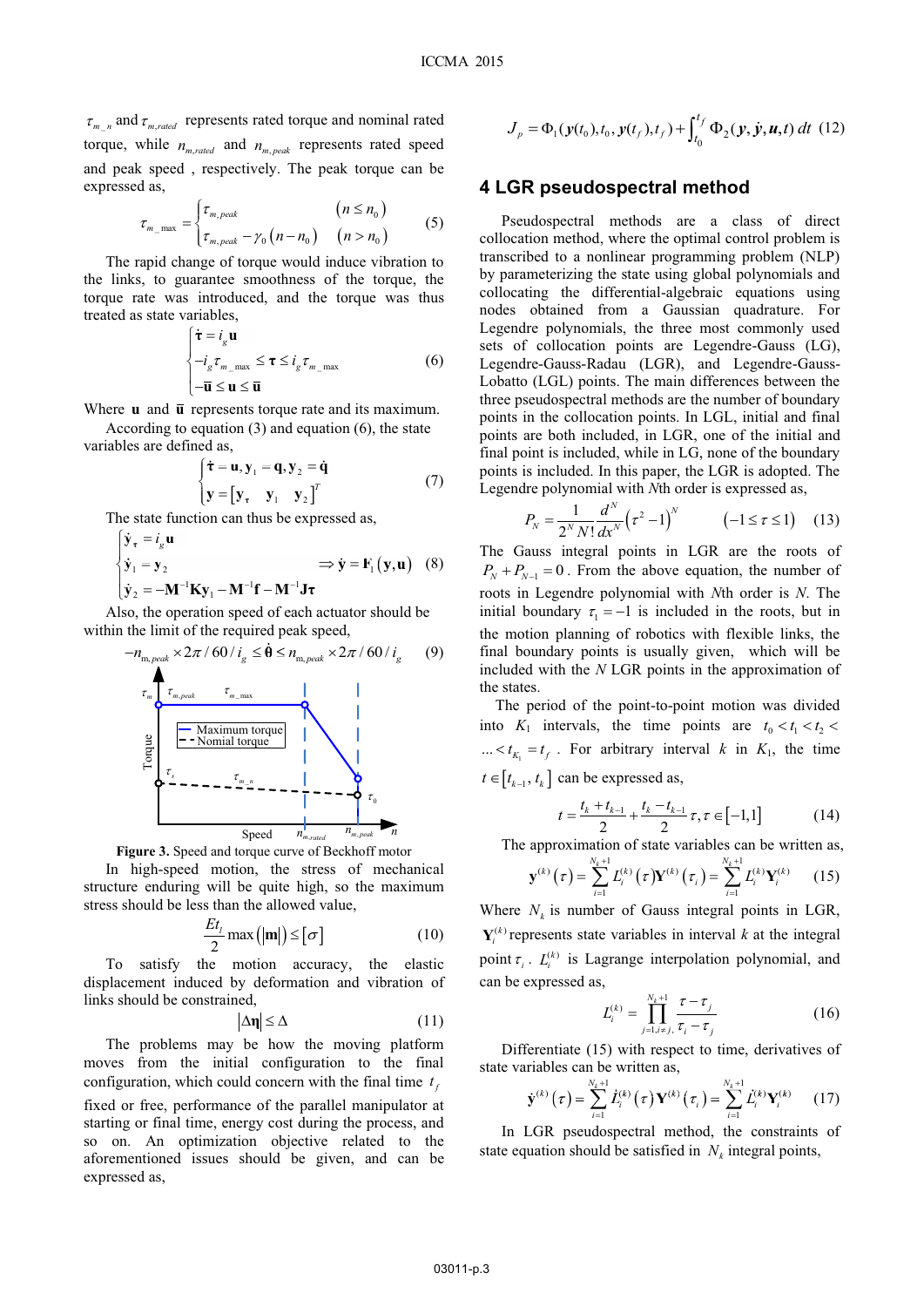$$
\sum_{i=1}^{N_k+1} D_{ji}^{(k)} \mathbf{Y}_i^{(k)} - \frac{t_k - t_{k-1}}{2} \mathbf{F}_1(\mathbf{Y}_i^{(k)}, \mathbf{U}_i^{(k)}, \tau_i^{(k)}; t_{k-1}, t_k) = 0
$$
\n
$$
k = 1, 2 \cdots K, j = 1, 2 \cdots N_k
$$
\n(18)

Where  $U_i^{(k)}$  represents torque rate in interval k at the integral point  $\tau_i$ ,  $D_{ji}^{(k)} = L_i^{(k)}(\tau_j)$  is  $N_k \times (N_k + 1)$  LGR differentiation matrix, which is non-square matrix because of the addition of final boundary point for the approximation of states. According to [10], the first  $N_k$ column of differentiation matrix can be written as,

$$
D_{ji}^{(k)} = \begin{cases} \frac{-(N_k - 1)(N_k + 1)}{4} & i = j = 1\\ \frac{P_{N_k - 1}(\tau_j)}{P_{N_k - 1}(\tau_i)} \frac{1 - \tau_i}{1 - \tau_j} \frac{1}{\tau_j - \tau_i} & i \neq j, \ 1 \leq i, \ j \leq N_k \ (19) \\ \frac{1}{2(1 - \tau_j)} & 1 \leq i = j \leq N_k \end{cases}
$$

Where  $P_{N_{k-1}}$  is the  $N_{k}$  –1 order Legendre polynomial.

When the constant 1 is approximated by LGR, the derivative of the approximation must be zero, that is  $\mathbf{D}_{N_k+1}^{(k)} + \mathbf{D}_{1:N_k}^{(k)} \mathbf{1} = \mathbf{0}$ , where  $\mathbf{D}_{1:N_k}^{(k)}$  is a square matrix comprised of the first  $N_k$  column of differentiation matrix, while  $\mathbf{D}_{N_k+1}^{(k)}$  is the  $N_k+1$  column. Because the differentiation matrix has no relation with the approximated variables, so  $\mathbf{D}_{N_k+1}^{(k)}$  can be expressed as,

$$
\mathbf{D}_{N_k+1}^{(k)} = -\mathbf{D}_{1:N_k}^{(k)} \mathbf{1}
$$
 (20)

The constraints of operation speed expressed by (9) in LGR integral points can written as,

$$
-n_{\text{m},peak} \times 2\pi / 60 / i_g \le \mathbf{J}_{p\theta} \sum_{i=1}^{N_k+1} D_{ji} \mathbf{Y}_{1i}^{(k)} \le n_{\text{m},peak} \times 2\pi / 60 / i_g
$$
\n(21)

Where  $Y_{1i}^{(k)}$  represents position and posture of the moving platform in interval *k* at the integral point  $\tau_i$ .

The equation (10) and (11) at LGR points can be rewritten as,

$$
\begin{cases}\n\left|\mathbf{J}_{p\theta}^{-1}\mathbf{\alpha}_{1}\mathbf{Y}_{2i}^{(k)}\right| \leq \Delta \\
\frac{Et_{l}}{2}\left|\mathbf{Y}_{2i}^{(k)}\right| \leq \left[\sigma\right]\n\end{cases}
$$
\n(22)

Where  $Y_{2i}^{(k)}$  represents position and posture of the moving platform in interval *k* at the integral point  $\tau_i$ .

According to (6), the torque and torque rate can be written as,

$$
\begin{cases}\n-i_g \tau_{m_{\text{max}}} \leq \mathbf{Y}_{\tau i}^{(k)} \leq i_g \tau_{m_{\text{max}}} \\
-\overline{\mathbf{u}} \leq \mathbf{U}_i^{(k)} \leq \overline{\mathbf{u}}\n\end{cases} \tag{23}
$$

The cost function of (12) can be written as,

$$
J_{p} = \Phi_{1}\left(\mathbf{Y}_{1}^{(1)}, t_{0}, \mathbf{Y}_{N_{k}+1}^{(K_{1})}, t_{K_{1}}\right) + \sum_{k=1}^{K_{1}} \frac{t_{k} - t_{k-1}}{2} \sum_{i=1}^{N_{k}} a_{LRG,i} \Phi_{2}\left(\mathbf{Y}_{i}^{(k)}, \mathbf{U}_{i}^{(k)}, \tau_{i}^{(k)}; t_{k-1}, t_{k}\right)
$$
(24)

Where  $a_{LRG,i}$  is weight coefficient of LGR Gauss integral points, and can be written as,

$$
a_{LRG,i} = \begin{cases} \frac{2}{(N_k + 1)^2} & i = 1\\ \frac{1}{(N_k + 1)^2} \frac{1 - \tau_i}{(P_{N_k - 1}(\tau_i))^2} & i \neq 1 \end{cases}
$$
(25)

With the multi-interval pseudospectral method, the optimal control problem has been transformed into nonlinear programming problem, and can be solved by the mature software SNOPT.

### **5 The simulation**

A simulation study of point-to point motion planning of the 3RRR flexible parallel manipulator will be carried out, and the optimal control problem will be solved by the aforementioned multi-interval LGR pseudospectral method. The parameters used in the simulation were the same as our previous paper [10], and the corrected and new parameters are shown in Table 1.

Most of existing work about the motion planning of manipulators with flexible links chose strains, driving torques or motion error as the cost function in given time, but they didn't show how to choose the time. To solve this problem, the motion time was chosen as the cost function, as shown in (26). The elastic displacement of the moving platform in *X* direction and *Y* direction is set below 1.5mm and 0.2mm.

$$
J_p = \int_0^{t_f} 1 dt
$$
 (26)

**Table 1** Specification for the 3RRR parallel manipulator

| Parameters       | Value                             | Explanation                            |
|------------------|-----------------------------------|----------------------------------------|
| $th \times he$   | $5 \text{mm} \times 30 \text{mm}$ | Link thickness $\times$ Link thickness |
|                  | 20                                | Reducer ratio                          |
| $I_m + I_\sigma$ | $284.1 \text{kg/mm}^2$            | Motor and reducer's inertial           |

In the simulation, approximation accuracy is set as  $\varepsilon_{d2} = 1 \times 10^{-6}$ , the period is divided into 6 intervals, and the number  $N_k$  for each interval is 10, iterations for the optimization is 2000. The initial configuration is set as  $\mathbf{q}_0 = \begin{bmatrix} 187.5 & 187.5 / \sqrt{3} & \mathbf{0}_{1 \times 4} \end{bmatrix}$  and  $\dot{\mathbf{q}}_0 = \begin{bmatrix} \mathbf{0}_{1 \times 6} \end{bmatrix}$ , and the final configuration is set as  $\mathbf{q}_f = \begin{bmatrix} 217.5 & 187.5 / \sqrt{3} & \mathbf{0}_{1 \times 4} \end{bmatrix}^T$  and  $\dot{\mathbf{q}}_f = \begin{bmatrix} \mathbf{0}_{1 \times 6} \end{bmatrix}$ . The allowed stress of links is set as  $[\sigma] = 355 \text{MPa}$ , The limit torque of the output end of reducer is set as  $-150$ Nm  $\leq Y_t^{(k)} \leq 150$ Nm, the torque rate in (5) is  $\gamma_0 = 0.12$ Nm/rpm, torque rate for optimization is set as  $-0.001$ Nm/s  $\leq \dot{\mathbf{Y}}_t^{(k)} \leq 0.001$ Nm/s, the range for the speed of the motor is  $-6000$ rpm  $\leq n_{m,peak} \leq 6000$ rpm.

The result is shown as Figure 4, the optimized time  $t_f$  is 0.0508s, a) and b) is the position and velocity of the moving platform in *X* direction, the position is like the S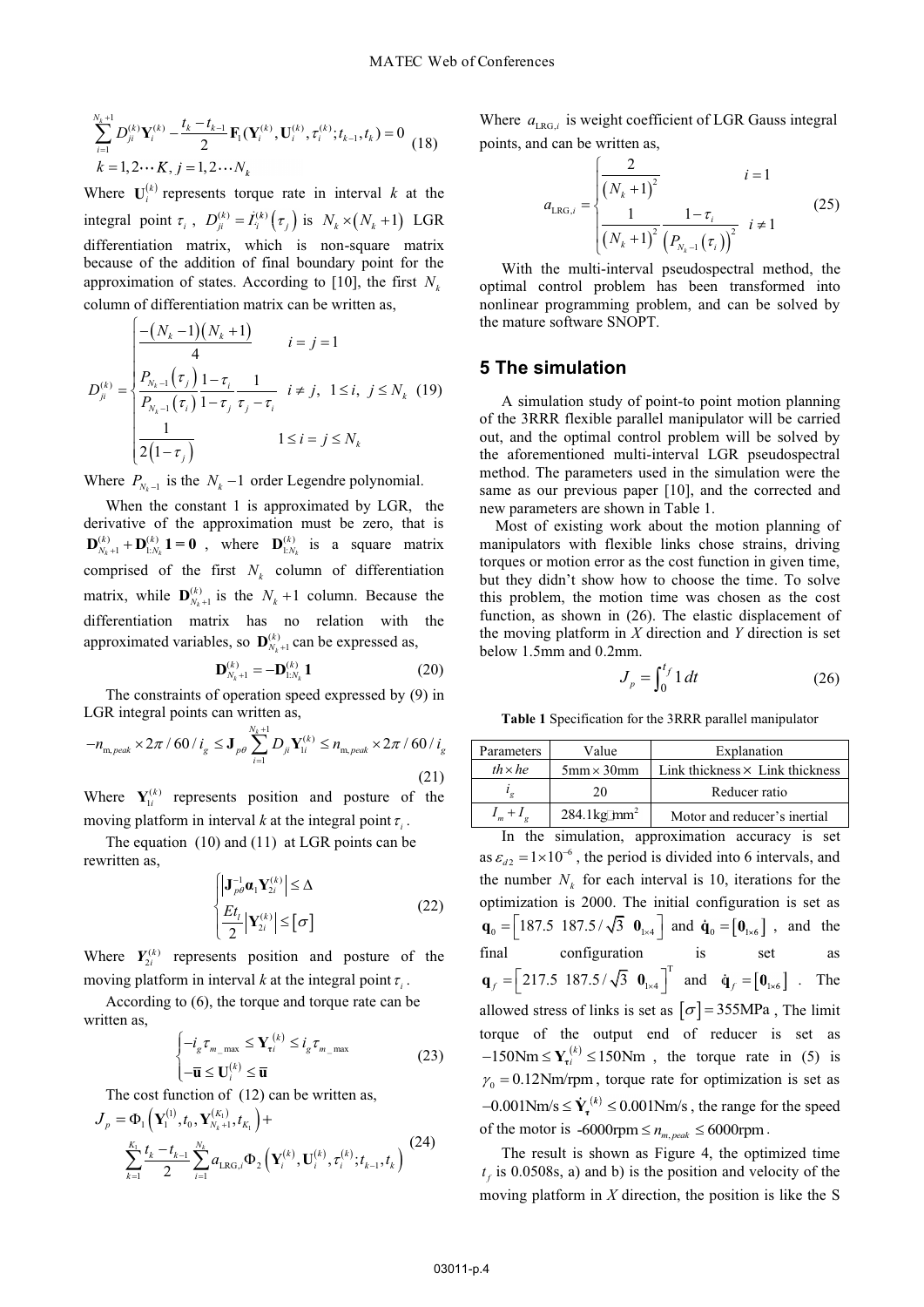curve except for local fluctuation, and the velocity curve shows that the initial and final point of velocity and its derivatives are zeroes, which guarantee smoothness of the trajectory. The elastic displacement of the moving platform in e) was within the constraint. Also, torques at LGR integral points are satisfied in constraint.





**Figure 4.** The optimization result of pseudospectral method

# **6 Experiments**

To validate the proposed method, the prototype of the 3RRR parallel manipulator was established. The industrial computer, real-time operating system and highspeed communication bus control structure was adopted, the optimized trajectory can then be programmed, and the strain of each link can then be tested by the strain amplifier, which can transmit the information into the controller through bus coupler. To see the effect of the optimized trajectory, the quantic polynomial with the same operation time was introduced to make a

comparison study, the equation is,<br>  $p_x = 187.5 + 30(6t^5 / t_d^5 - 15t^4 / t_d^4 + 10t^3 / t_d^3)$  (27) Where  $t_d$  is 0.0508s.



a) The control hardware for the manipulator